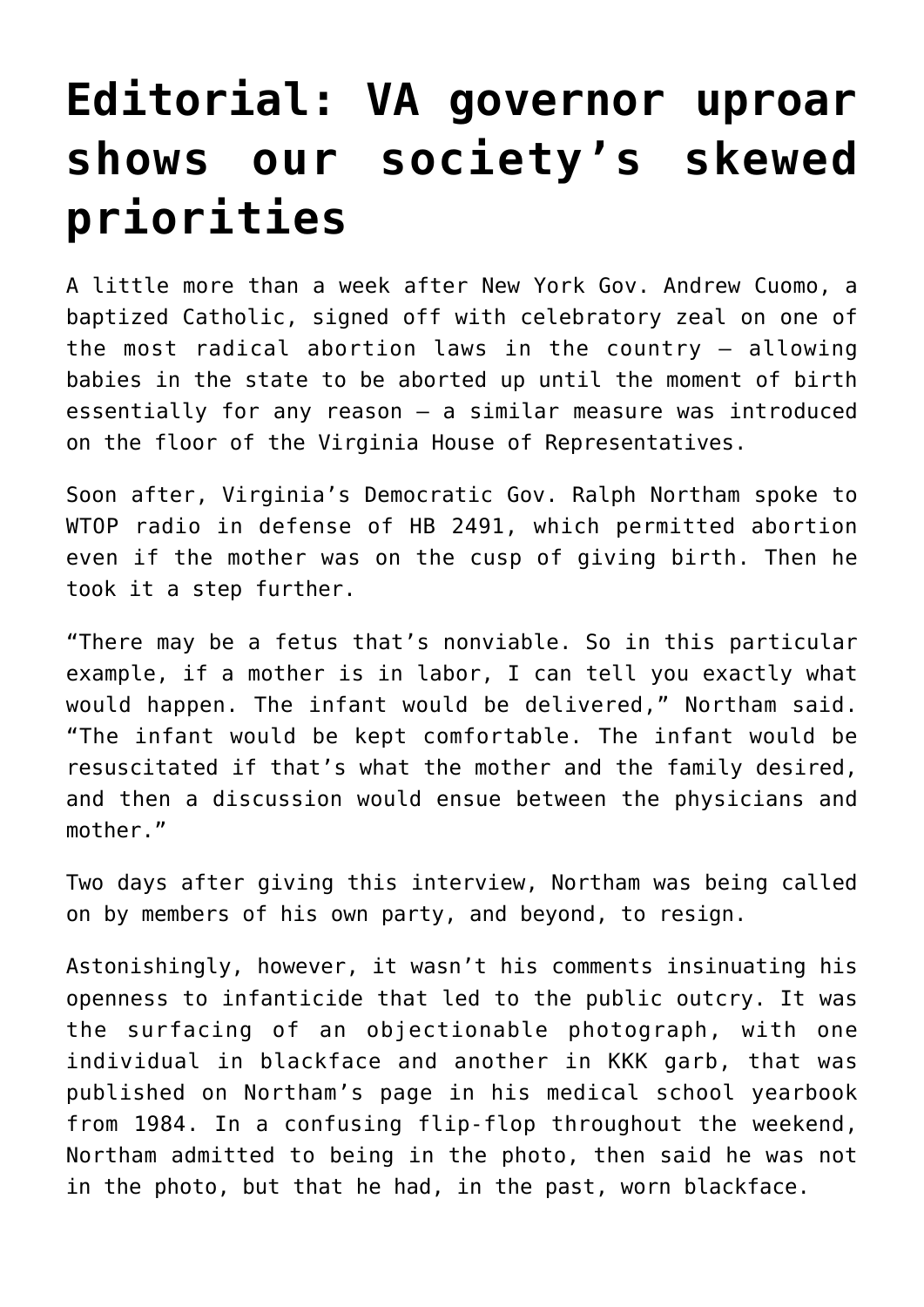The photograph is shocking, and such behavior is indefensible (though a healthy debate could be had about how long one should be expected to pay for the crimes of the distant past). But as disturbing and inappropriate as the photograph is, if one of the events of that week were to have sparked strong, unified calls for Northam's resignation, it should have been his seeming indifference concerning the destruction of innocent infants not just before, but after, they had been born. Is this now up for debate?

The question of infanticide carried over onto the national stage Feb. 4 when Sen. Ben Sasse (R-Neb.), in response to the events in New York and Virginia, introduced the Born-Alive Abortion Survivors Protection Act into the Senate to guarantee that children born alive during a botched abortion attempt would be given all possible chances to live.

"How can this be a discussion we're having on the Senate floor?" Sen. James Lankford (R.-Okla.) asked incredulously after the bill was blocked by at least one member of the opposing party. "It used to be my Democratic colleagues said life begins at birth. Now, apparently, it's not [a] life anymore. It's unknown when life begins. Because it's a discussion now at birth."

The fact that a debate on infanticide is taking place, and that measures permitting third-trimester abortions not only are being discussed but signed into law, shows all too well the skewed priorities of many in politics and in our society. And it shows the ramifications of the all-too-twisted slippery slope that began with the legalization of abortion even in its earliest of stages.

That Northam, whose political record on civil rights has been impeccable, has been more vilified for an offensive 35-yearold photo than for his acceptance of present-day infanticide is no small irony, since abortion has resulted in the deaths of 19 million African-American babies since the passage of Roe